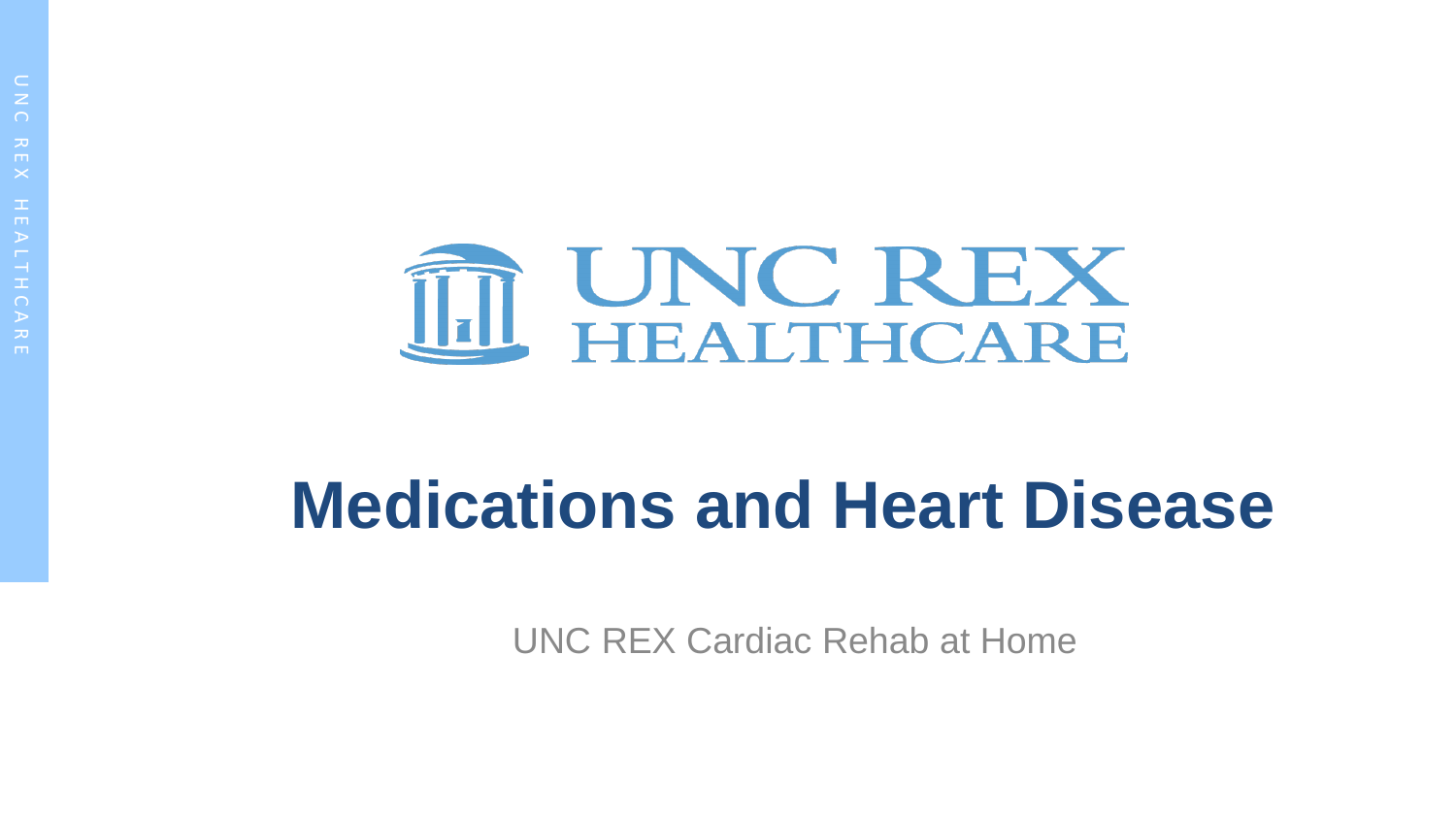#### **Medications and Heart Disease**

Certain medications can help lower:

- Blood pressure
- Cholesterol
- Heart rate

They can also:

- Keep abnormal heart rhythms under control
- Control or prevent your blood from clotting
- Improve the pumping ability of an injured heart



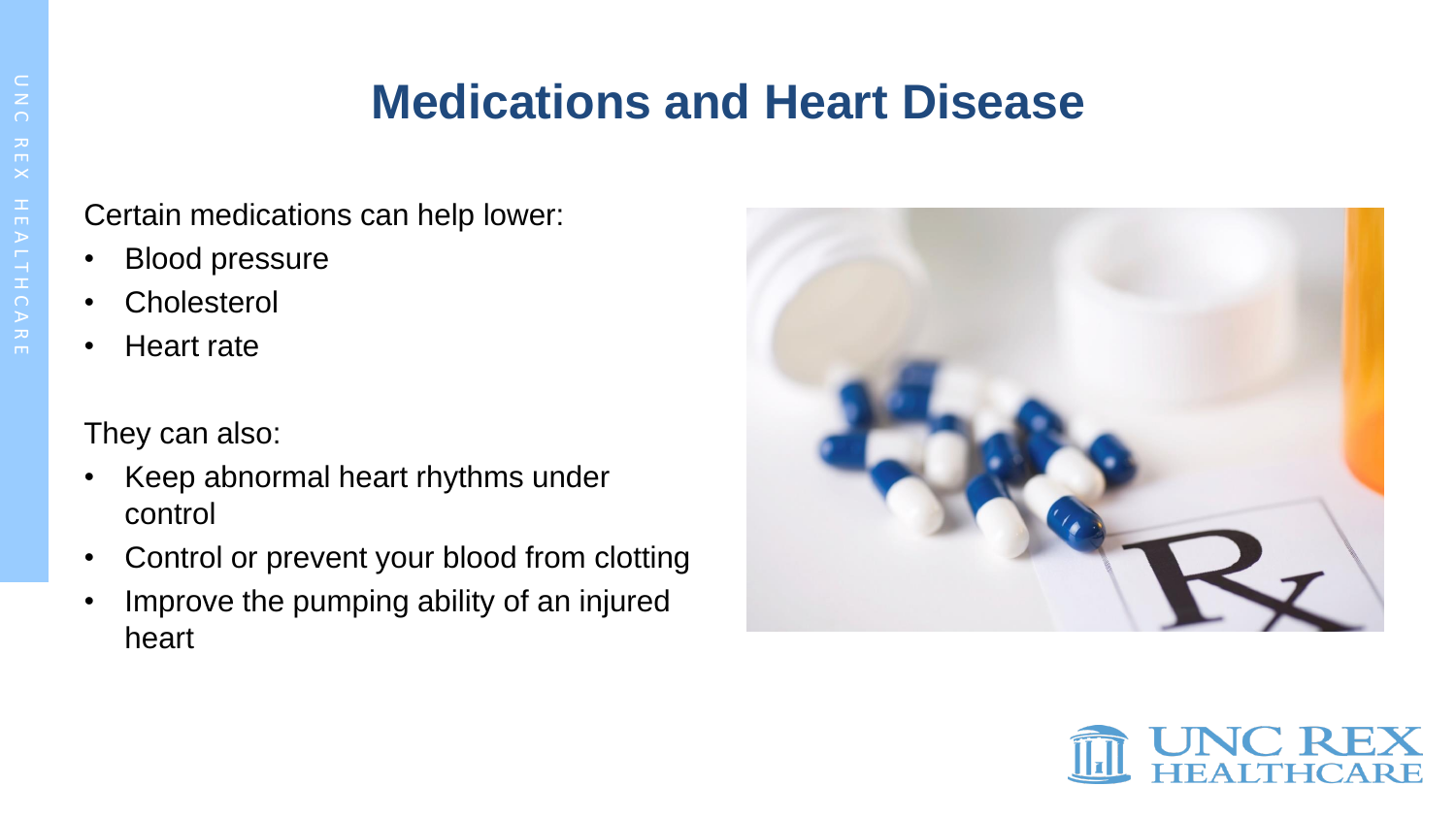# O N C R E X I H A L T I C A R E

## **Taking Your Medications the Right Way**

- Make a list of your medications.
- Take them every day, as directed.
- Use a weekly pill box. Remember to fill your pill box at the beginning of each week.
- Create reminders with notes and alarms.
- Get all of your medications from the same pharmacy. *Don't forget about refills***!**
- Bring a list of medications to every health visit.
- Be aware of possible side effects. Talk with your doctor if your are having side effects that bother you.
- If you are having trouble paying for your medications, ask your doctor or pharmacist about financial help programs or cheaper drugs.

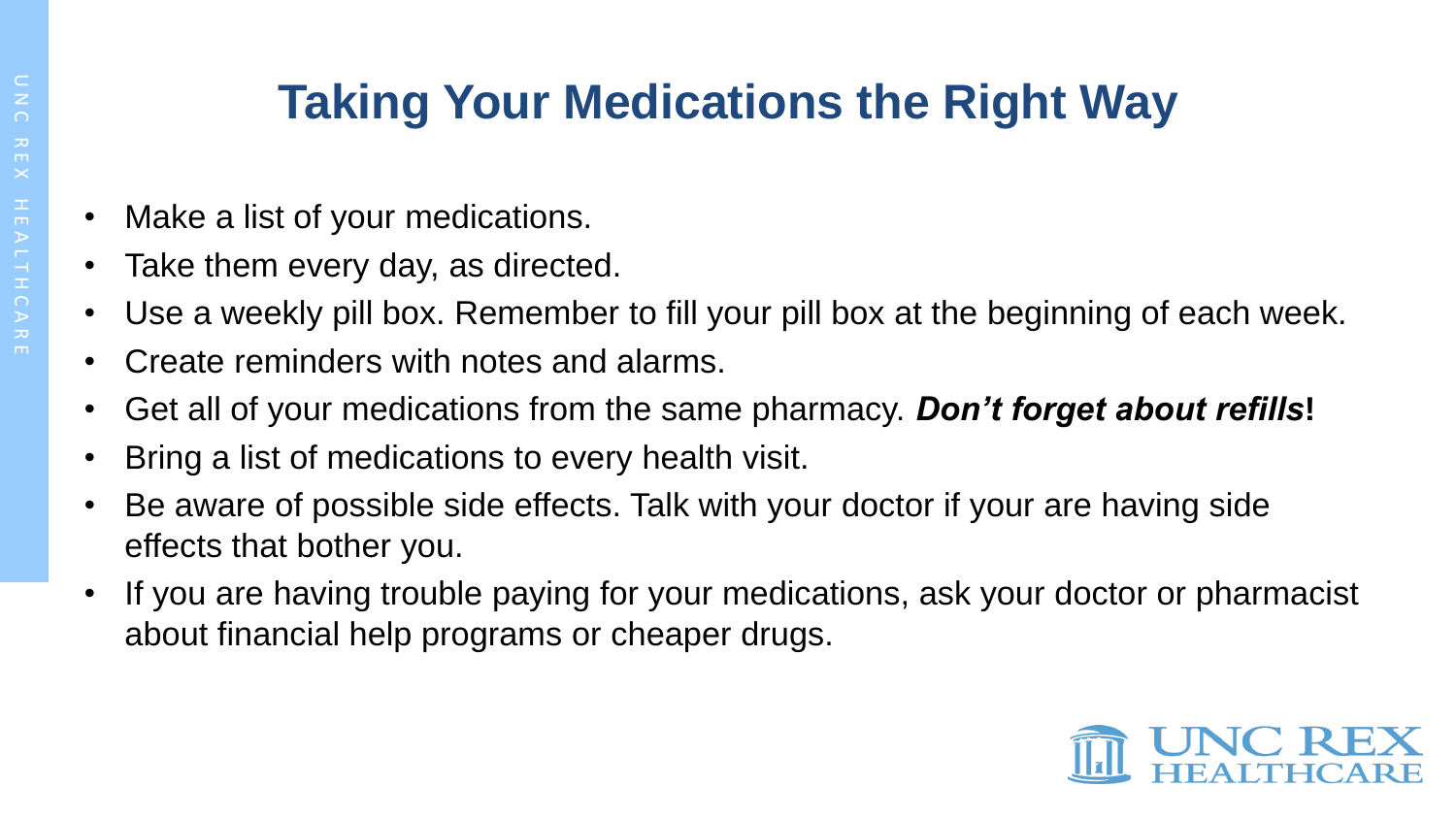### **Common Heart & Vascular Medications**

- **Aspirin** Helps stop platelets (cells in your blood) from sticking together.
- **Blood Thinners** Reduce the risk of heart attack, stroke and stent closure by preventing platelets from sticking together.
- **Beta Blockers** Decrease the workload of the heart by lowering heart rate, blood pressure, and treating rhythm disturbances. Helps your heart work smarter, not harder by slowing your heart rate and decreasing your hearts need for oxygen.
- **Ace Inhibitors** Widen blood vessels to allows the heart to work more efficiently.
- **Cholesterol lowering medications** Used to lower LDL ("bad") cholesterol.

Your doctor or other health care provider will decide the best treatment combination for your situation.